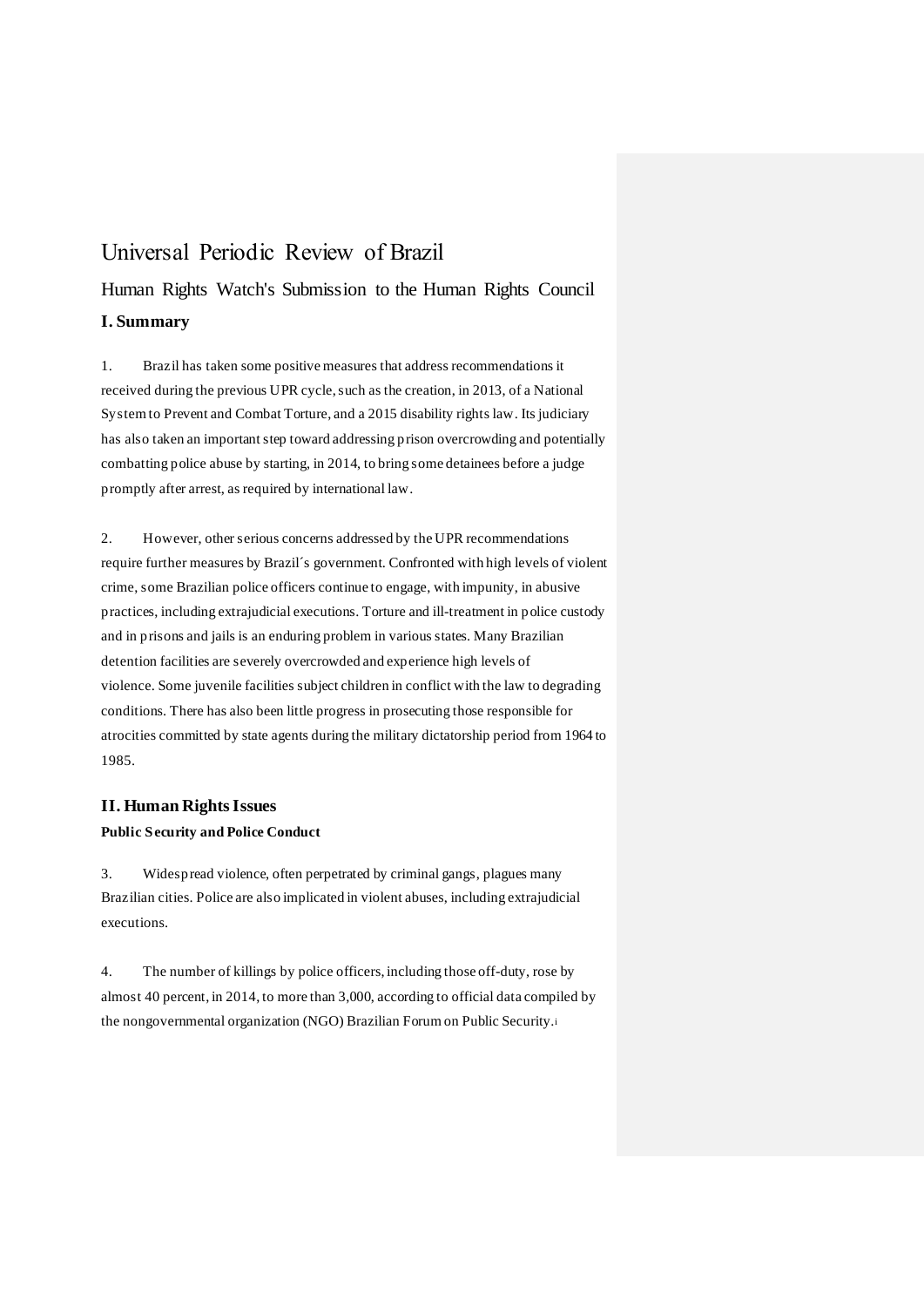5. Police routinely report these deaths as resulting from shoot-outs with criminals. While some police killings do result from legitimate use of force, others are extrajudicial executions.

6. In our 2016 report "´Good Cops are Afraid,´ The Toll of Unchecked Police Violence in Rio de Janeiro," we documented 64 cases showing credible evidence that police sought to cover up unlawful killings.ii The 64 cases reflect a much broader problem, according to local justice officials, who told Human Rights Watch that a large number of the "shootouts" reported by police in the state in recent years were in fact extrajudicial executions. Official government data supports this conclusion. For instance, Rio police killed five people per each person they injured from 2013 to 2015, the reverse of what one would expect.

7. Unlawful killings by police officers take a heavy toll, not only on the victims and their families, but on the police force itself. The killings escalate cycles of violence and poison the police relationship with communities, making residents reluctant to alert officers to criminal activities, including ambushes, or to testify as witnesses. Without the cooperation of local communities in fighting crime, officers become more vulnerable. In 2014—the latest data available—398 police officers were killed in Brazil.iii

8. Justice officials in Rio de Janeiro and São Paulo told Human Rights Watch that officers responsible for abuses are rarely brought to justice. A notable exception was the conviction of homicide of 73 military police officers in 2013 and 2104 for their participation in the 1992 killing of 111 detainees in the Carandiru prison in São Paulo state. However, on September 27, 2016, an appeals court voided the convictions. One of the members of the three-judge panel claimed that "there was no massacre" and all killings were in self-defense, despite the overwhelming evidence that the detainees were executed by police.

9. The prosecutor´s offices in a few states have taken important steps to address police violence by establishing special units to investigate cases of police abuse.iv Such units should be created in every state, and in states where they exist, authorities should strengthen them by assigning sufficient personnel, resources, and expertise to ensure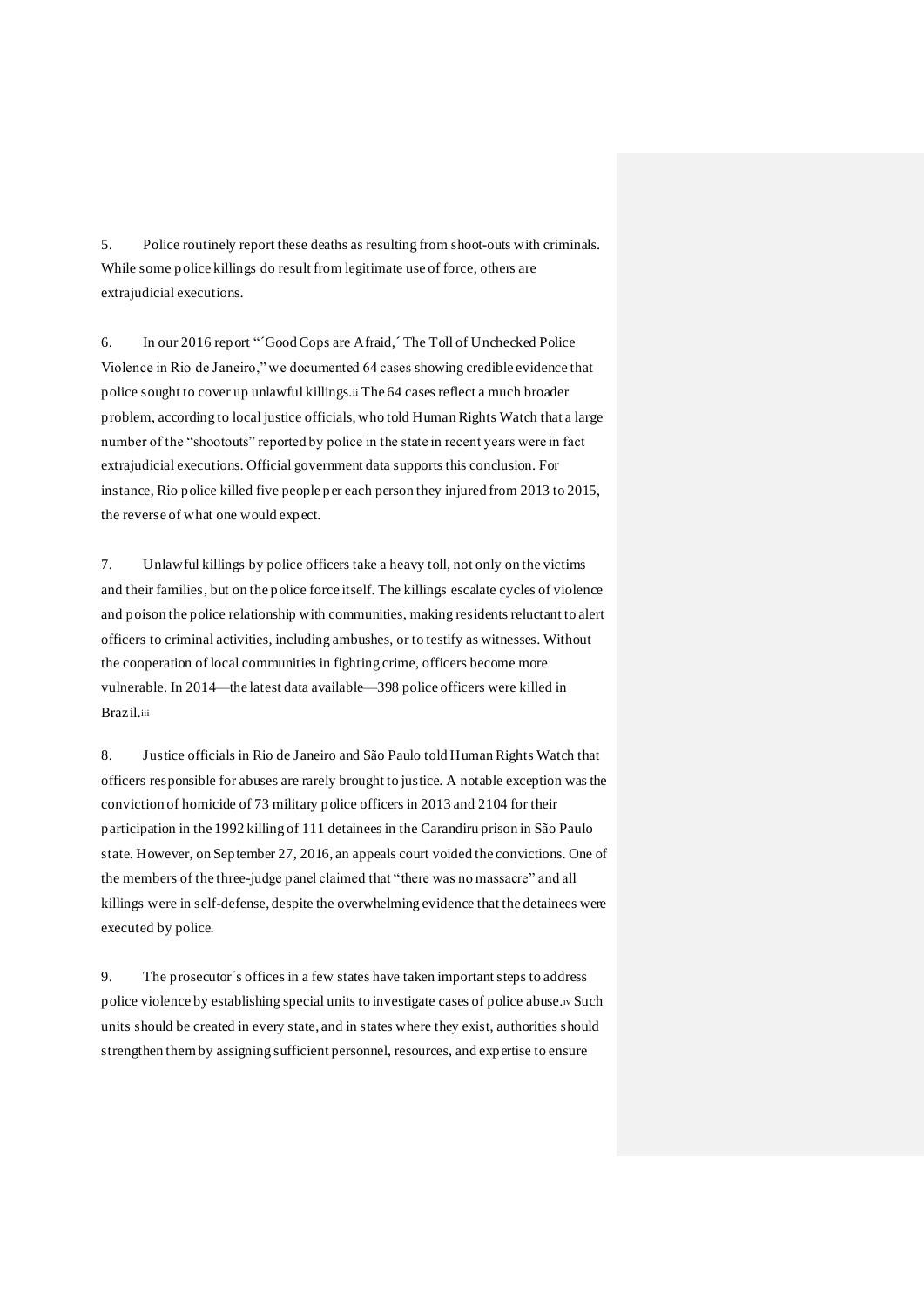effective investigation and prosecution of police abuse cases. Further steps should be taken to implement recommendations 65, 122 and 123, accepted by Brazil during the UPR in 2012, and to ensure that police who commit abuses are held accountable.

#### **Prison Conditions, Torture, and Ill-Treatment of Detainees**

10. Many Brazilian prisons and jails are severely overcrowded and violent. The number of adults behind bars jumped more than 72 percent during the past decade and exceeds 622,000 people, 67 percent more than the prisons were built to hold, according to the latest figures released by the Ministry of Justice's Integrated System of Penitentiary Information (InfoPen).<sup>v</sup>

11. A key contributor to the dramatic rise of Brazil´s prison population has been a 2006 drug law that replaced jail sentences for drug users with such penalties as community service but increased sentences for traffickers. The law was worded vaguely, allowing users to be prosecuted as traffickers, the reverse of the law´s intent. In 2005, only nine percent of those in prison had been detained on drug charges. By 2014, the percentage had risen to 28, and among women, 64, according to the latest data available.vi

12. In a January 2016 report to the UN Human Rights Council, the UN Special Rapporteur on torture and cruel, inhuman, or degrading treatment or punishment wrote, after a visit to Brazil, that severe prison overcrowding had led to chaotic conditions that amounted to cruel, inhuman, or degrading treatment.vii Similarly, the National M echanism for the Prevention and Combatting of Torture, whose members are appointed by Brazil´s government, found human rights violations that could constitute torture and cruel, inhuman or degrading treatment in "most, if not all" of the 17 jails and prisons it inspected from April 2015 to March 2016.viii

13. In our 2015 report "´The State Let Evil Take Over,´ Prison Crisis in the Brazilian State of Pernambuco," we documented dangerous, unhealthy and inhumane conditions in prisons that hold three times as many inmates as their official capacity. For instance, a researcher from Human Rights Watch entered a cell in Curado, the largest prison complex in Pernambuco, which provided only six cement bunks for 60 men and lacked even enough floor space for all to sleep at the same time. Detainees and two state officials told Human Rights Watch that prison officials had delegated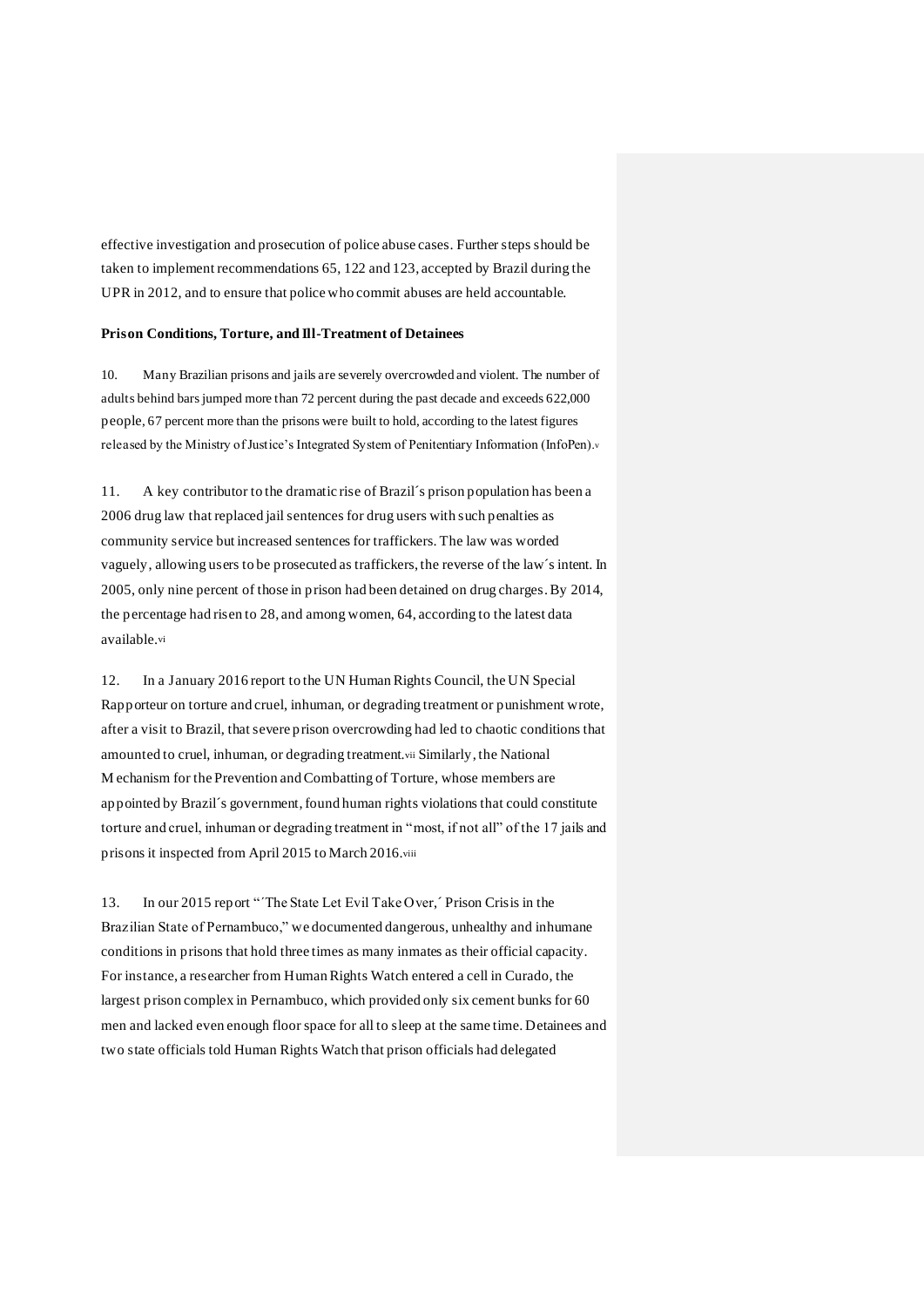authority over prison grounds at Curado and the state's other detention facilities to inmates known as "keyholders," who sell drugs and extort payments from fellow prisoners.

14. The situation in the Curado complex continued dire in June 2016, when the Interamerican Court of Human Rights visited. The Court reported that "alarming" conditions there put at risk the lives of both detainees and prison staff.ix

15. In 2015, Human Rights Watch documented a lack of security at prisons in the state of Maranhão. This, aggravated by overcrowding, has been a major factor in the creation of gangs that have spread outside prison walls.<sup>x</sup> Recruitment into gangs has been facilitated by a routine practice of housing pretrial detainees –who accounted for 66 percent of all inmates, in December 2014xi– with convicted criminals, in violation of international standards. More than 90 inmates were killed in Maranhão's prisons in 2013 and 2014, most by members of rival gangs, according to data from the National Council of Justice and the Maranhão Human Rights Society.xii

16. Brazil´s judiciary took an important step toward addressing prison overcrowding by starting, in 2014, to bring detainees before a judge promptly after arrest –as required by international law– in state capitals and some other jurisdictions. Such "custody hearings" help judges determine who should be in preventive detention and who should be set free pending trial. In the absence of custody hearings, detainees may wait many months to see a judge for the first time. In Brazil, 40 percent of people in prison are pretrial detainees.xiii At time of writing Brazil´s Congress was examining a bill to make such hearings mandatory throughout the country.

17. Custody hearings have potential as a powerful weapon against police abuse of detainees. They allow judges to detect and hear about mistreatment soon after arrest. However, the Institute for the Defense of the Right of Defense (IDDD), an NGO, analyzed more than 700 custody hearings in São Paulo in 2015 and showed that judges asked detainees about their treatment in custody in only about 40 percent of cases, and took no action in a third of the 141 cases of alleged abuse that they heard.xiv Judges sent the rest to police internal-affairs divisions. When the IDDD published its report in May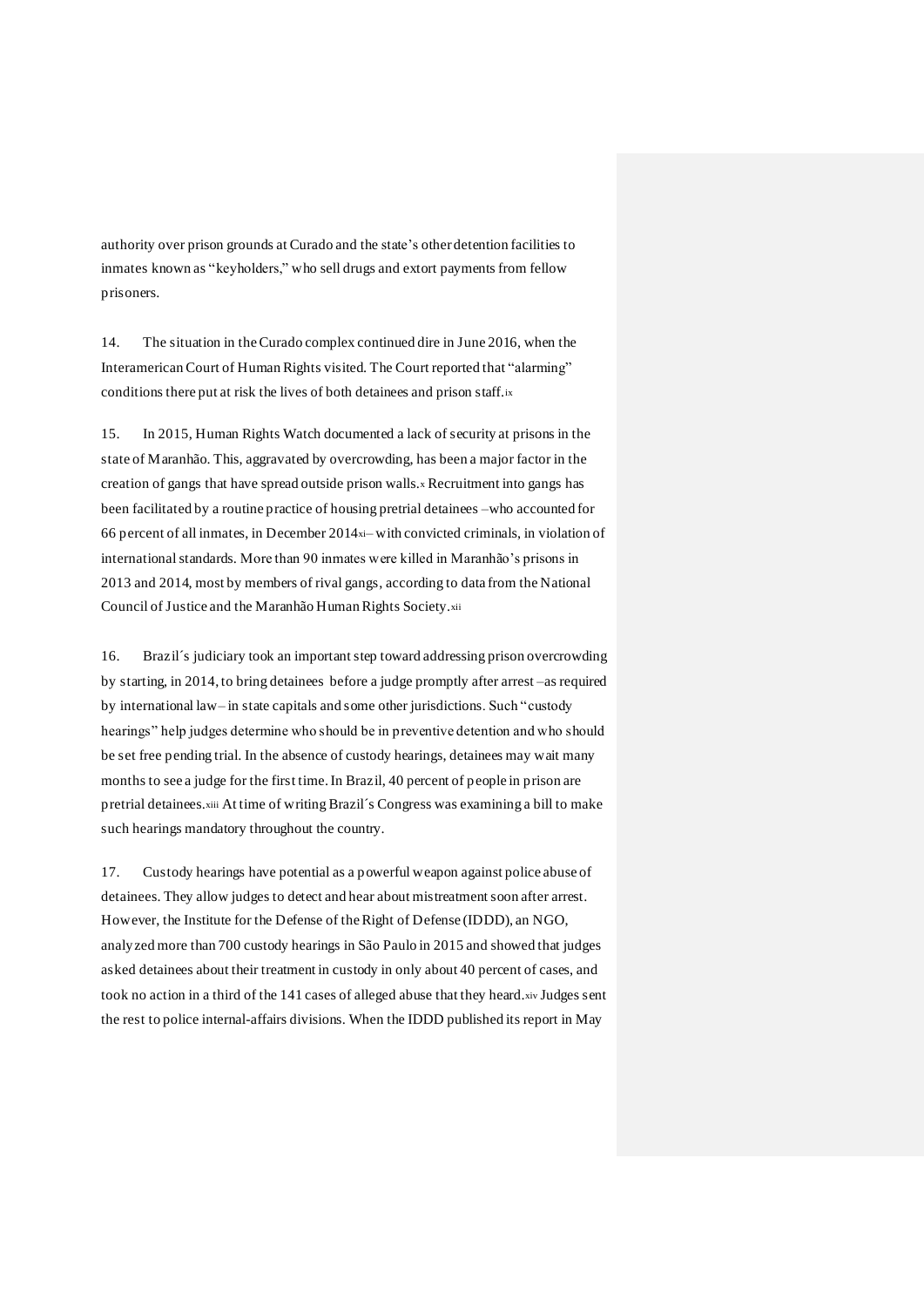2016, it had received no information from those divisions as to the result of any inquiry into such cases.xv

18. In its January 2016 report, the UN Special Rapporteur on torture and cruel, inhuman, or degrading treatment or punishment found that torture and ill-treatment by police and prison staff are "frighteningly regular occurrences" in Brazil.xvi Impunity for abuses remains the rule rather than the exception, the Rapporteur wrote. The government's National Mechanism for the Prevention and Combatting of Torture, on visits to six states from April 2015 to March 2016, found cases of torture by police that ranged from beatings to electric shocks to near drownings.xvii

19. Human Rights Watch found compelling evidence that security forces or prison authorities, in 64 cases in five Brazilian states from 2000 to 2014, engaged in cruel, inhuman, or degrading treatment of people in custody.xviii In 40 of these cases, the evidence supported the conclusion that the abuse rose to the level of torture.

20. Further efforts are needed to ensure the implementation of recommendations 63, 64, 66, 67, 68, 69, 70, 71, 72, 73, 74, 75, 76, 77, and 78, accepted by Brazil during the previous UPR.

#### **Children´s Rights**

21. Children in conflict with the law live in overcrowded conditions in some juvenile centers in Brazil. Juvenile centers held close to 22,000 children in 2014, but had capacity for only about 18,000, according to the latest data published by the National Council of the Prosecutor´s Office, which inspects those units. xix

22. The National Mechanism for the Prevention and Combatting of Torture visited nine juvenile centers in three states from April 2015 to March 2016, and found that their physical infrastructure did not comply with the Federal Government´s regulations: Instead of promoting rehabilitation and education, those centers were built as places of isolation and punishment.xx In most units, children spent more than 20 hours—and in one unit, 24 hours—locked in their rooms.xxi Conditions were especially dire in the state of Ceará, where children were kept in units that lacked mattresses, basic hygiene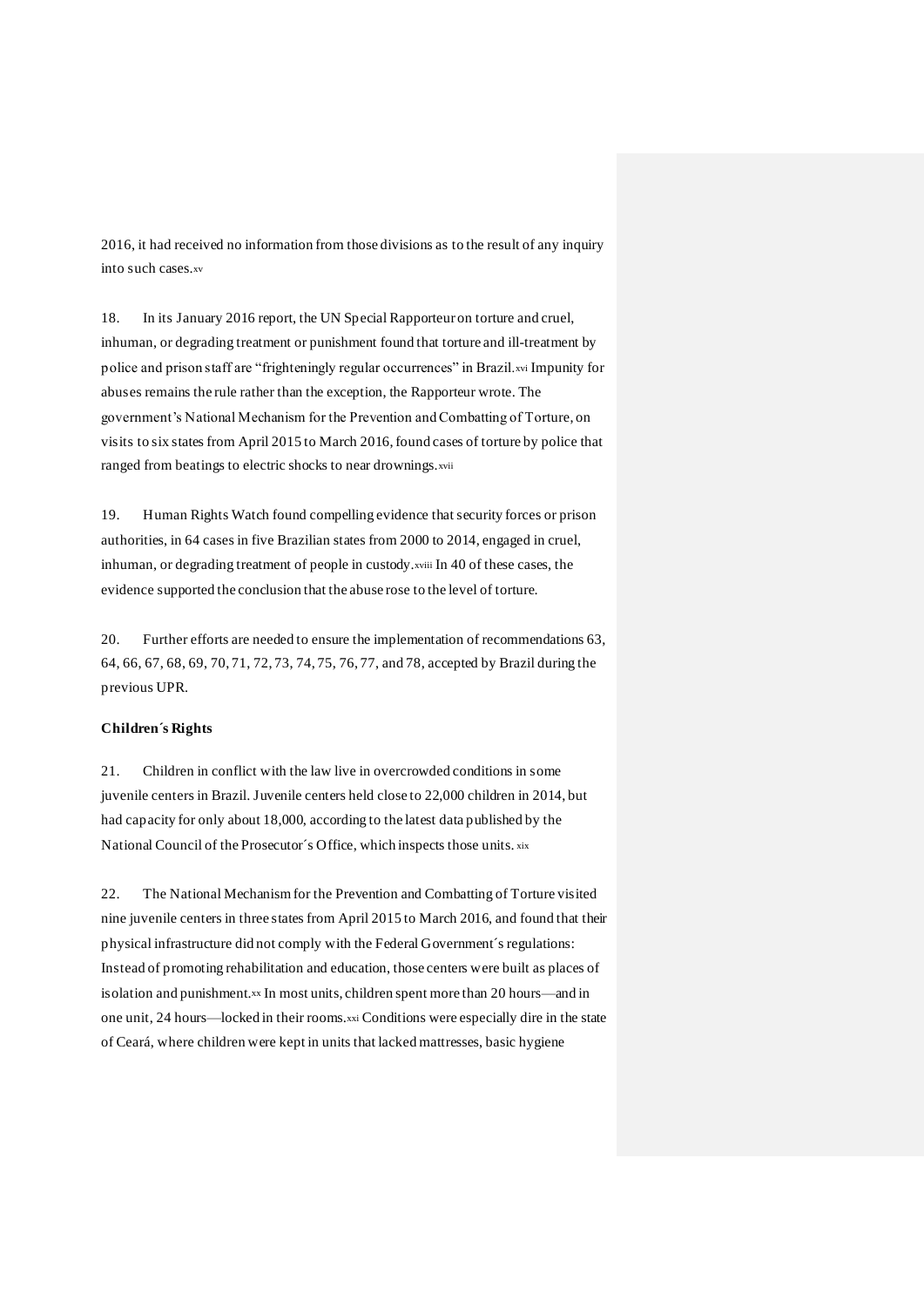products, and adequate sanitation and ventilation--and that were infested with rats and cockroaches. In one case, children were temporarily held in an adult prison, in violation of Brazilian law and international standards.xxii In all the units it visited, the Mechanism collected and reported allegations of torture and ill-treatment. It found that victims of mistreatment were usually not granted medical exams to document their injuries, and their allegations were not properly investigated by Brazilian authorities. xxiii

23. Brazil´s Chamber of Deputies is examining a bill, already approved by the Senate, to raise the maximum time of internment for children in conflict with the law from 3 to 10 years. If enacted, the bill would aggravate overcrowding in the juvenile detention system. xxiv

24. Furthermore, Brazil´s Senate is considering a Constitutional amendment—a version of which was approved by the Chamber of Deputies in 2015—that would allow 16- and 17-year-olds accused of serious crimes to be tried and punished as adults.xxv If enacted, the proposal would violate international norms enshrined in human rights treaties ratified by Brazil, which hold that people under 18 should not be prosecuted as adults.

#### **Confronting Past Abuses**

25. Under international law, governments have an obligation to provide victims of serious human rights abuses with an effective remedy, including justice, truth, and adequate reparations.

26. In a 2014 report, a national truth commission found that human rights violations during military rule, from 1964 to 1985, were "widespread and systematic," and planned by officials at the highest level. The report identified 377 individuals responsible for abuses, including torture, killings, and enforced disappearances.

27. The perpetrators have been shielded from justice by a 1979 amnesty law that was upheld by the Supreme Court in 2010 in a decision that the Inter-American Court of Human Rights quickly ruled was a violation of Brazil's obligations under international law.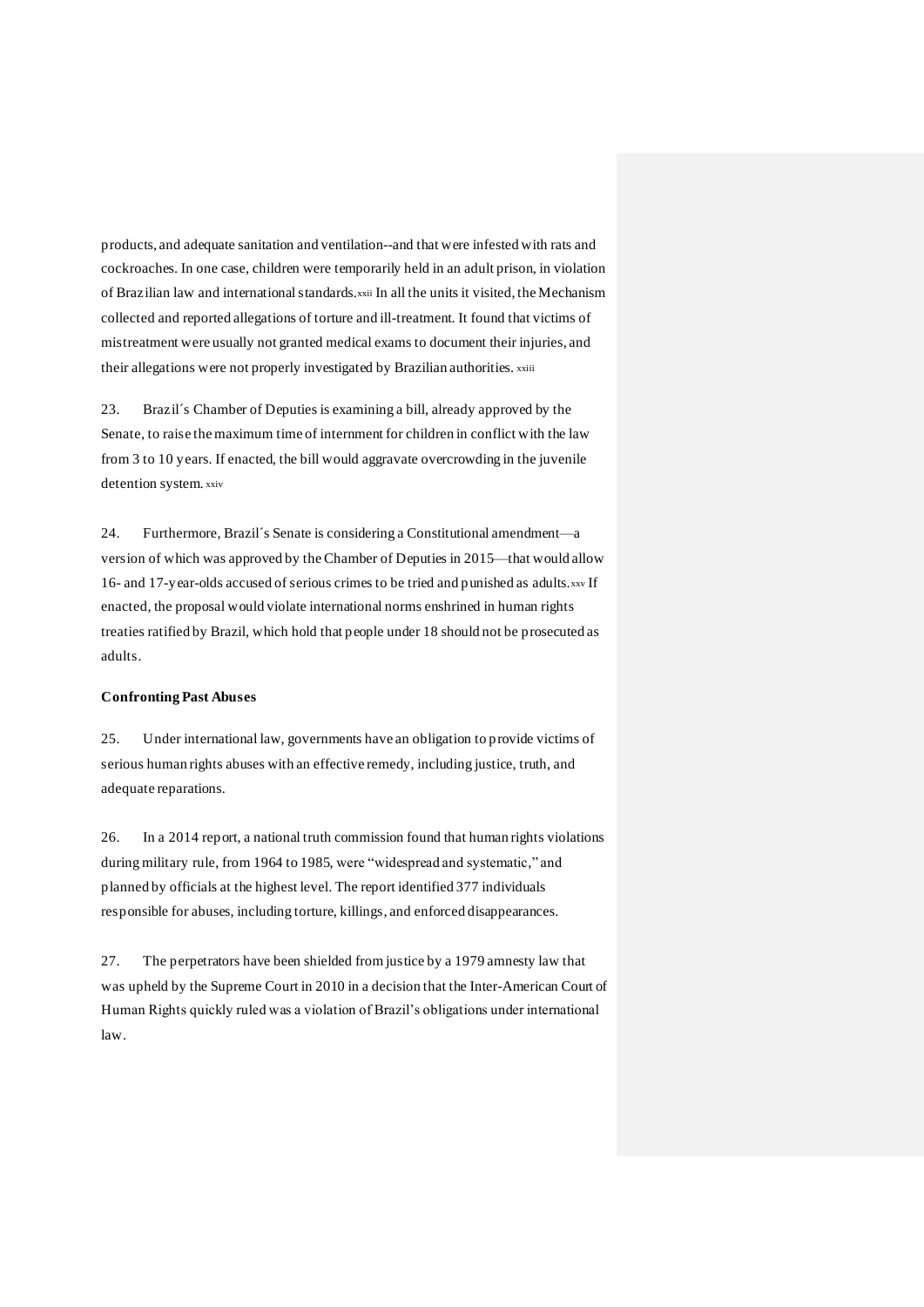28. Federal courts did allow the prosecution of at least two former military officers for killings during military rule, but the Supreme Court temporarily halted those prosecutions in 2014 and 2015, pending its re-examination of the validity of the amnesty law.

## **III. Recommendations to be made to the government of Brazil Regarding Public Security and Police Violence:**

29. Ensure that all police officers who commit serious human rights abuses are brought to justice. To this end, Brazil should be urged to create or strengthen permanent units of prosecutors at the state level tasked with investigating and prosecuting police abuses, including extrajudicial killings.

30. Ensure that homicide divisions within the civil police carry out thorough and independent investigations into all police killings and cover ups.

#### **Regarding Prison Conditions, Torture, and Ill-Treatment of Detainees:**

31. Ensure respect for and protection of the human rights of all detainees, including guarantees of due process, detention conditions that comply with international and Brazilian law, and protection against cruel and inhumane treatment.

32. Establish Mechanisms to Prevent and Combat Torture, which are tortureprevention bodies, in all states.

33. Broaden the current custody hearings programs to cover all detainees and approve a bill that is pending in Congress at time of writing that would require those hearings by law.

34. Ensure thorough investigations of all allegations of torture and ill-treatment of detainees.

35. Decriminalize the possession of drugs for personal use.

### **Children´s Rights:**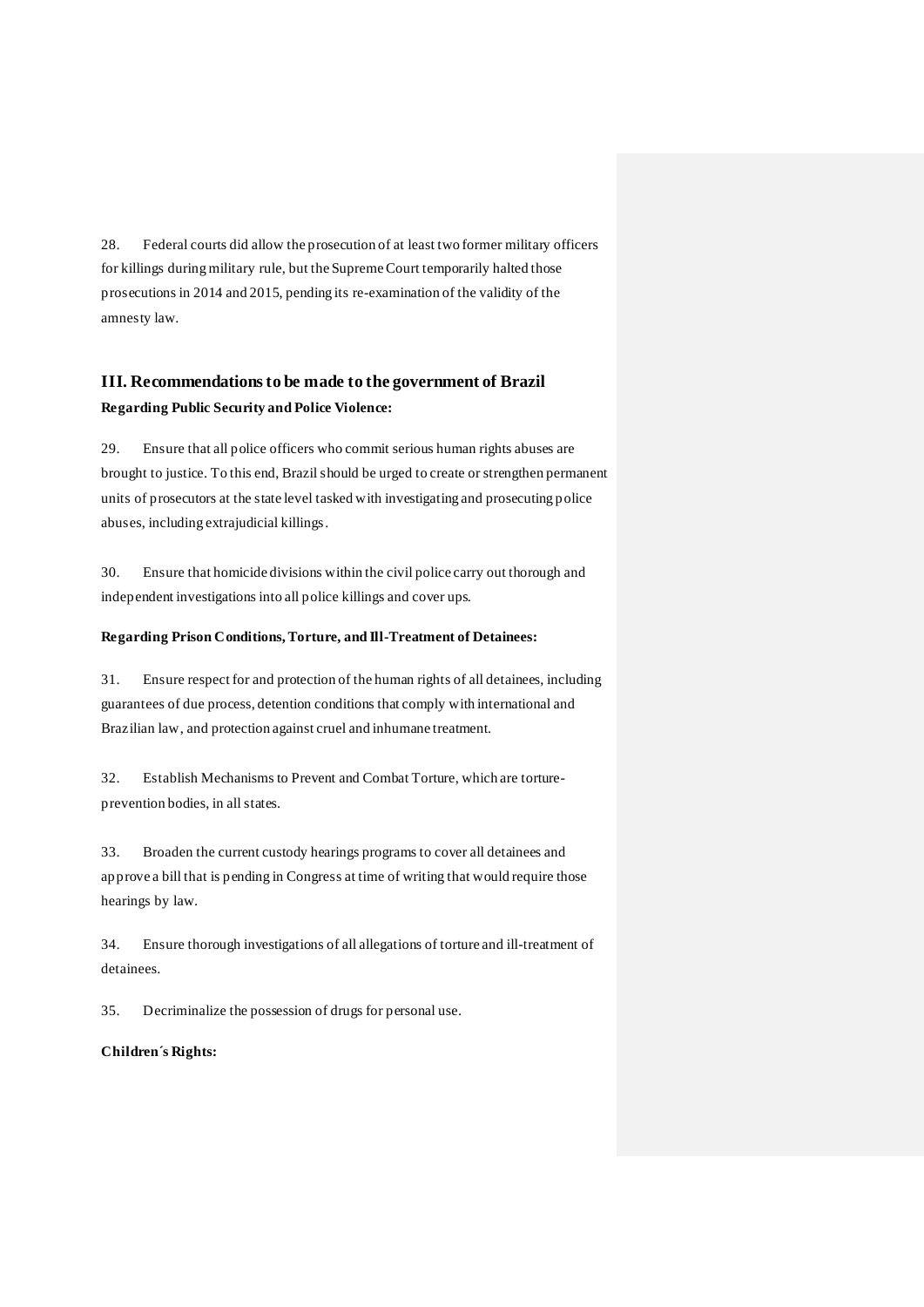36. Ensure that conditions at juvenile centers comply with international and Brazilian law.

37. Ensure thorough investigations of all allegations of torture and ill-treatment of children confined in juvenile centers.

38. Ensure that children under 18 in conflict with the law are not tried as adults, but rather are processed in juvenile justice systems designed to protect children's rights, and ensure that, in accordance with international standards, children are never incarcerated with adults.

#### **Regarding Confronting Past Abuses:**

1

(accessed September 14, 2016).

39. Ensure that those responsible for grave human rights abuses committed during the military dictatorship are brought to justice.

| <b>Field CodeChanged</b> |
|--------------------------|
|                          |
|                          |
|                          |
|                          |
|                          |
|                          |
|                          |
|                          |
|                          |
|                          |
|                          |
| <b>Field CodeChanged</b> |
|                          |
|                          |
|                          |
|                          |
| <b>Field CodeChanged</b> |
|                          |
| <b>Field CodeChanged</b> |
|                          |
|                          |
|                          |
|                          |
|                          |

vii Mecanismo Nacional de Combate à Tortura, "Relatório Anual 2015-2016," 2016, p. 28, http://www.cnj.jus.br/files/conteudo/arquivo/2016/06/4b63892a5643662be57c9faf221ac9d0.pdf (accessed September 14, 2016).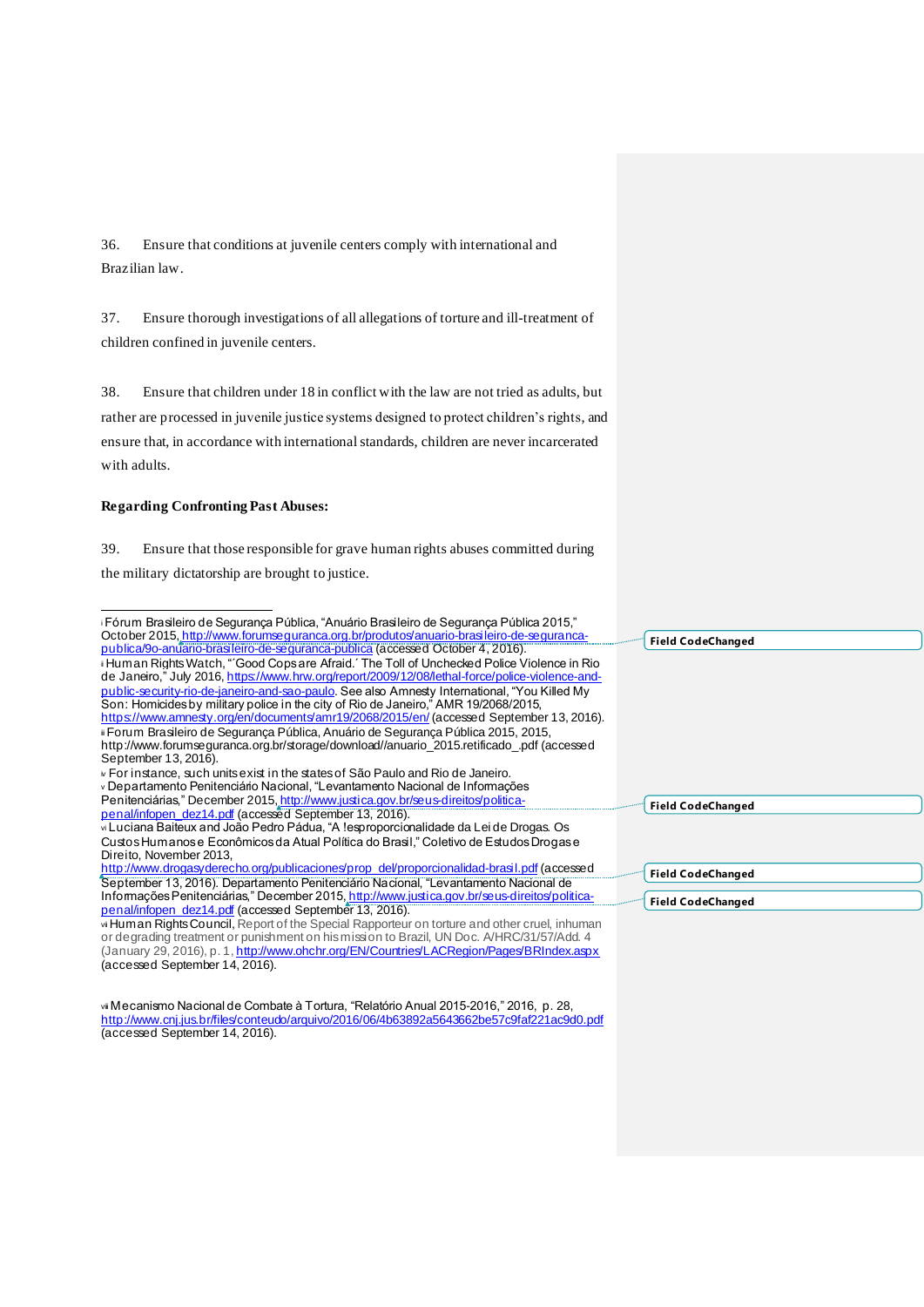| « Interamerican Court of Human Rights, "Corte Interamericana observó in situ las condiciones<br>de detención de personas privadas de libertad en el complejo penitenciario Curado en Brasil,"<br>June 10, 2016, http://www.corteidh.or.cr/docs/comunicados/cp 17 16.pdf (accessed                                                                                                                                                                                                                                                                                                                                                                                                                                                                                                                                                                                                                                                                                                                                                                                                                                                                                                                                                                                                                                                                                                                                                                                  |                          |
|--------------------------------------------------------------------------------------------------------------------------------------------------------------------------------------------------------------------------------------------------------------------------------------------------------------------------------------------------------------------------------------------------------------------------------------------------------------------------------------------------------------------------------------------------------------------------------------------------------------------------------------------------------------------------------------------------------------------------------------------------------------------------------------------------------------------------------------------------------------------------------------------------------------------------------------------------------------------------------------------------------------------------------------------------------------------------------------------------------------------------------------------------------------------------------------------------------------------------------------------------------------------------------------------------------------------------------------------------------------------------------------------------------------------------------------------------------------------|--------------------------|
| September 14, 2016).                                                                                                                                                                                                                                                                                                                                                                                                                                                                                                                                                                                                                                                                                                                                                                                                                                                                                                                                                                                                                                                                                                                                                                                                                                                                                                                                                                                                                                               | <b>Field CodeChanged</b> |
|                                                                                                                                                                                                                                                                                                                                                                                                                                                                                                                                                                                                                                                                                                                                                                                                                                                                                                                                                                                                                                                                                                                                                                                                                                                                                                                                                                                                                                                                    |                          |
| × Human Rights Watch, "Brazil: Prison Crisis Spurs Rights Reform," April 8, 2015,<br>https://www.hrw.org/news/2015/04/08/brazil-prison-crisis-spurs-rights-reform                                                                                                                                                                                                                                                                                                                                                                                                                                                                                                                                                                                                                                                                                                                                                                                                                                                                                                                                                                                                                                                                                                                                                                                                                                                                                                  |                          |
| » Departamento Penitenciário Nacional, "Levantamento Nacional de Informações<br>Penitenciárias," December 2015, p. 25, http://www.justica.gov.br/seus-direitos/politica-                                                                                                                                                                                                                                                                                                                                                                                                                                                                                                                                                                                                                                                                                                                                                                                                                                                                                                                                                                                                                                                                                                                                                                                                                                                                                           |                          |
| penal/infopen_dez14.pdf (accessed September 14, 2016).                                                                                                                                                                                                                                                                                                                                                                                                                                                                                                                                                                                                                                                                                                                                                                                                                                                                                                                                                                                                                                                                                                                                                                                                                                                                                                                                                                                                             | <b>Field CodeChanged</b> |
|                                                                                                                                                                                                                                                                                                                                                                                                                                                                                                                                                                                                                                                                                                                                                                                                                                                                                                                                                                                                                                                                                                                                                                                                                                                                                                                                                                                                                                                                    |                          |
| xi Human Rights Watch, "Brazil: Prison Crisis Spurs Rights Reform," April 8, 2015,                                                                                                                                                                                                                                                                                                                                                                                                                                                                                                                                                                                                                                                                                                                                                                                                                                                                                                                                                                                                                                                                                                                                                                                                                                                                                                                                                                                 |                          |
| https://www.hrw.org/news/2015/04/08/brazil-prison-crisis-spurs-rights-reform                                                                                                                                                                                                                                                                                                                                                                                                                                                                                                                                                                                                                                                                                                                                                                                                                                                                                                                                                                                                                                                                                                                                                                                                                                                                                                                                                                                       |                          |
| xii Departamento Penitenciário Nacional, "Levantamento Nacional de Informações<br>Penitenciárias," December 2015, http://www.justica.gov.br/seus-direitos/politica-                                                                                                                                                                                                                                                                                                                                                                                                                                                                                                                                                                                                                                                                                                                                                                                                                                                                                                                                                                                                                                                                                                                                                                                                                                                                                                |                          |
| penal/infopen_dez14.pdf (accessed September 13, 2016).                                                                                                                                                                                                                                                                                                                                                                                                                                                                                                                                                                                                                                                                                                                                                                                                                                                                                                                                                                                                                                                                                                                                                                                                                                                                                                                                                                                                             | <b>Field CodeChanged</b> |
| xiv Instituto de Defesa do Direito da Defesa, "Relatório do IDDD de monitoramento das<br>audiências de custódia em São Paulo é apresentado em evento do CNJ sobre tortura e                                                                                                                                                                                                                                                                                                                                                                                                                                                                                                                                                                                                                                                                                                                                                                                                                                                                                                                                                                                                                                                                                                                                                                                                                                                                                        |                          |
| violência," June 27, 2016, http://www.iddd.org.br/index.php/2016/06/27/relatorio-do-iddd-de-                                                                                                                                                                                                                                                                                                                                                                                                                                                                                                                                                                                                                                                                                                                                                                                                                                                                                                                                                                                                                                                                                                                                                                                                                                                                                                                                                                       | <b>Field CodeChanged</b> |
| monitora mento-das-audiencias-de-custodia-em-sao-paulo-e-apresenta do-em-evento-do-cnj-sobre-                                                                                                                                                                                                                                                                                                                                                                                                                                                                                                                                                                                                                                                                                                                                                                                                                                                                                                                                                                                                                                                                                                                                                                                                                                                                                                                                                                      |                          |
| tortura-e-violencia/ (accessed September 13, 2016).                                                                                                                                                                                                                                                                                                                                                                                                                                                                                                                                                                                                                                                                                                                                                                                                                                                                                                                                                                                                                                                                                                                                                                                                                                                                                                                                                                                                                |                          |
| xv http://www.iddd.org.br/index.php/2016/06/27/relatorio-do-iddd-de-monitoramento-das-audiencias-<br>de-custodia-em-sao-paulo-e-apresentado-em-evento-do-cni-sobre-tortura-e-violencia/                                                                                                                                                                                                                                                                                                                                                                                                                                                                                                                                                                                                                                                                                                                                                                                                                                                                                                                                                                                                                                                                                                                                                                                                                                                                            | <b>Field CodeChanged</b> |
| xvi Human Rights Council, Report of the Special Rapporteur on torture and other cruel, inhuman<br>or degrading treatment or punishment on his mission to Brazil, UN Doc. A/HRC/31/57/Add. 4<br>(January 29, 2016), p. 1, http://www.ohchr.org/EN/Countries/LACRegion/Pages/BRIndex.aspx<br>(accessed September 14, 2016).<br>xvi Mecanismo Nacional de Combate à Tortura, "Relatório Anual 2015-2016," 2016, p. 28,<br>http://www.cnj.jus.br/files/conteudo/arquivo/2016/06/4b63892a5643662be57c9faf221ac9d0.pdf<br>(accessed September 14, 2016).<br>xvii Human Rights Watch, "Brazil: Reforms Fail to End Torture," July 28, 2014,<br>https://www.hrw.org/news/2014/07/28/brazil-reforms-fail-end-torture<br>xix http://www.cnmp.mp.br/portal/images/Um_Olhar_mais_Atento_09.06_WEB.pdf<br>» Mecanismo Nacional de Combate à Tortura, "Relatório Anual 2015-2016," 2016, p. 49,<br>http://www.cnj.jus.br/files/conteudo/arquivo/2016/06/4b63892a5643662be57c9faf221ac9d0.pdf<br>(accessed September 14, 2016).<br>xxi Mecanismo Nacional de Combate à Tortura, "Relatório Anual 2015-2016," 2016, p. 54,<br>http://www.cnj.jus.br/files/conteudo/arquivo/2016/06/4b63892a5643662be57c9faf221ac9d0.pdf<br>(accessed September 14, 2016).<br>xxi Mecanismo Nacional de Combate à Tortura, "Relatório Anual 2015-2016," 2016, p. 50,<br>http://www.cnj.jus.br/files/conteudo/arquivo/2016/06/4b63892a5643662be57c9faf221ac9d0.pdf<br>(accessed September 14, 2016). |                          |
| xxii Mecanismo Nacional de Combate à Tortura, "Relatório Anual 2015-2016," 2016, p. 55,                                                                                                                                                                                                                                                                                                                                                                                                                                                                                                                                                                                                                                                                                                                                                                                                                                                                                                                                                                                                                                                                                                                                                                                                                                                                                                                                                                            |                          |
| http://www.cnj.jus.br/files/conteudo/arquivo/2016/06/4b63892a5643662be57c9faf221ac9d0.pdf<br>(accessed September 14, 2016).                                                                                                                                                                                                                                                                                                                                                                                                                                                                                                                                                                                                                                                                                                                                                                                                                                                                                                                                                                                                                                                                                                                                                                                                                                                                                                                                        |                          |